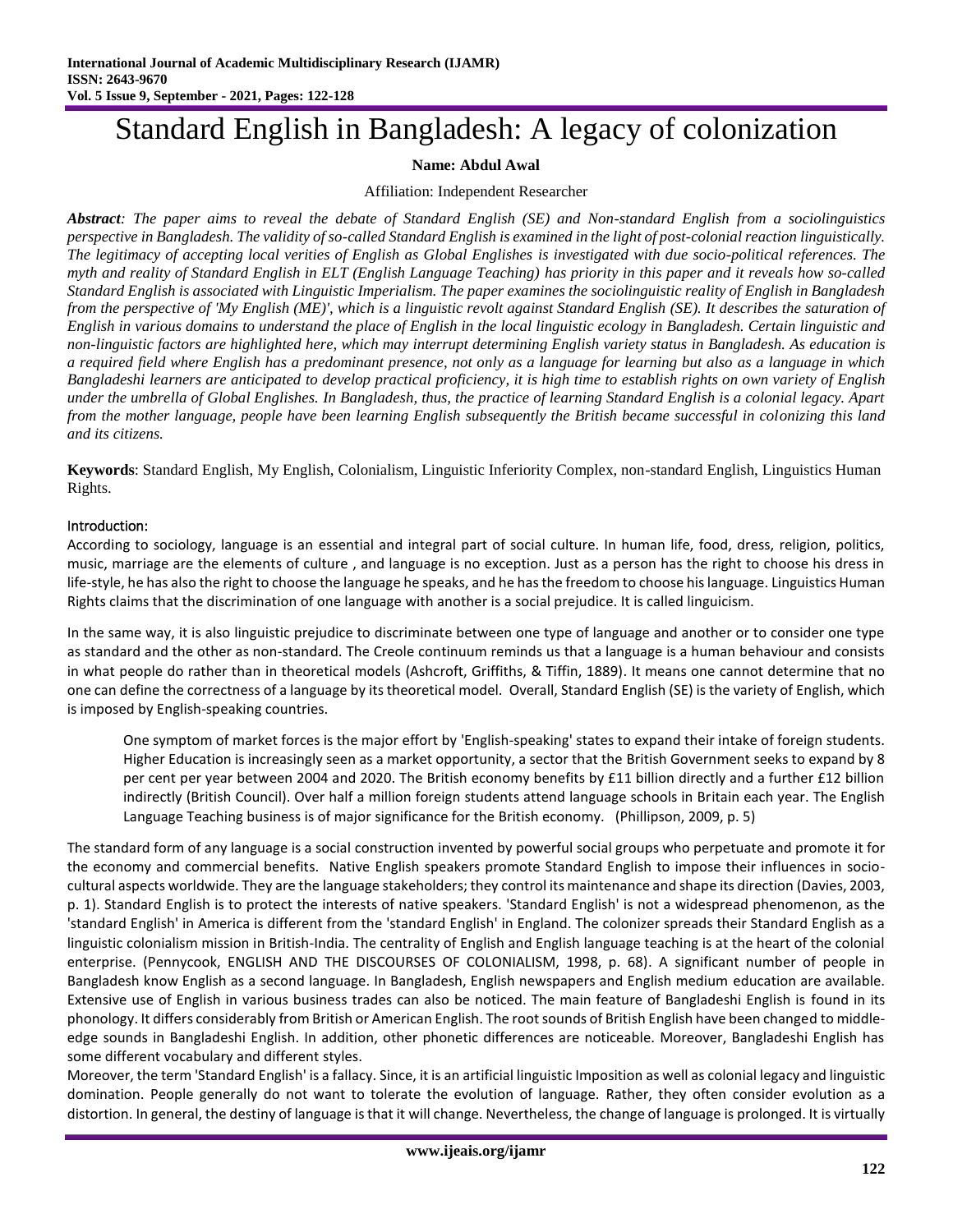impossible to follow. Decades later, perhaps, the change is visible in the new generation's written language, word of mouth. It is difficult for those accustomed to the old standard to accept it. The matter can be seen from another angle. People accustomed to the standard form of a particular time usually think of that form as 'authentic.' When words from other languages enter that language form, it is often thought that the virginity of the language is being destroyed. However, it should be kept in mind that the form they thought was 'authentic' is also a mixed form. There can be no such thing as 'authentic' language, just as there can be no authentic race or culture. It is a definite of all the languages of the world. In Bangladesh, thus, the practice of learning Standard English is a colonial legacy. Apart from the mother language, people have been learning English subsequently the British became successful in colonizing this land and its people.

# **History of Standardization in English: England to Bangladesh**

Though English enjoys an elite status in Bangladesh, the history of English practice in Indian subcontinent is not so long. The foundation for the eventual introduction of English in the subcontinent was laid on 31 December 1600, when Queen Elizabeth granted a charter to a few merchants of London, giving them the monopoly of trade with the east, primarily with the Dutch East Indies. The East India Company was essentially a small company of adventurous and enterprising merchants which had originally been conceived in 1599. (Kachru B. B., 2005, p. 33) The conquest of the English language in Bengal began in the 1930s, first establishing an English factory at Balasore in Kolkata and later at Hughli. The decree issued by Sultan Shuja for the East India Company in 1751 marked the beginning of British political domination in the region and India; that is when the use of the English language also started in this region.

The term, Colonial Lag, is the ideology coined by linguist Albert Marckward (1958), which says that colonial varieties of a language change more minor than the variety spoken in the mother country. Colonial lag is a potential factor in distinguishing colonial varieties from their home counterparts in all language levels: phonology, morphology, syntax, semantics and lexis. (Bauer, 2002, p. 14). For instants, we see that British English is less conservative than other verities in different countries worldwide in form and manner. In earlier, English in different verities was getting equal prestige in Britain officially and socially. However, Standardization happened in the eighteenth century due to several socio-political reasons. The crystallization of Standard English was the concept of eighteen-century in the regimes of Queen Anne (1702-1714) and King George (1714-1727) by the name of fixing the English language. Some conservative writers, including Jonathan Swift and others, were the Standard English process promoters. This Standardization is not natural but artificial language engineering. Critics claim that these eighteen-century developments are central to the judgmental attitudes towards non-standard speech which arose then and which fed directly into the nineteenthcentury Victorian condemnation of regional and local accents. (Hickey, p. 5)

Then, in 1835, Lord McCall's famous Minute first gave official approval to English in India, including teaching Western subjects. Lord Bentinck's decision later made it compulsory for Indians to be taught in English. However, English education in Bengal began as a commercial language between English representatives and native collaborators from the first contact between the Indians and the British.

Soon in the early stages, English learning was scattered and based on personal effort and situation; later, it spread through the establishment of various schools. English schools were established in the seventeenth century mainly for the Education of European children. The first public English school was established in Calcutta in 1831 by the Society for Promoting Christian Knowledge. In 1859, Rev. Kiernander founded another English school with 47 students; at the end of the year, the number of students increased to 164. Until the establishment of the Free School Society of Bengal in 189 AD, Calcutta became a center of learning through English. In addition to missionary schools, many English schools were established in and around Calcutta. However, these commercially established schools were different from the missionary schools. In addition to the accounting and bookkeeping required to get a job under the British Government, these schools provided training in reading and writing English.

At that time, the dominance of English in public lives in Bangladesh was seen vividly. There were many varieties of English existing at that time. For example, Anglo-Indian English, Babu English, Burgher English, Bearer English, Boxwallah English, and Butler English. Due to the necessity of imposing Standard English in Bengal, English language teaching at the university level started. At the university level, English education was started in 1857 in all degree colleges under Calcutta University. The establishment of Dhaka University in 1921 facilitated English education in East Bengal. At that time, English was the medium of instruction in all departments except language departments. English was one of the 12 departments starting from the inception of the university (Sinha, 198).

Before English, Arabic and Sanskrit were the languages of religion in India, and Persian was the language of the state. When English rule began in India, English became the new language of the colony. The education system in the region has long been divided. For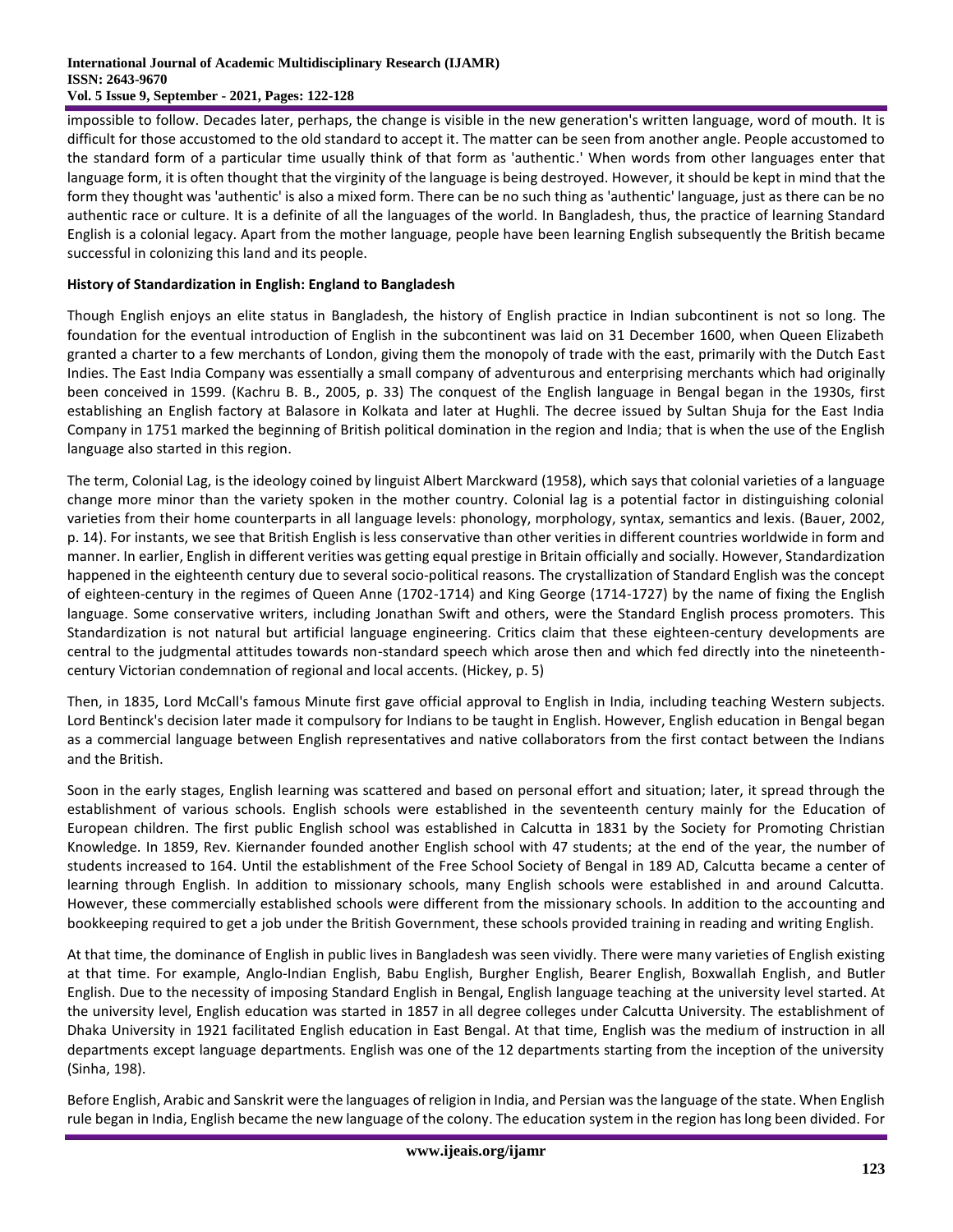#### **International Journal of Academic Multidisciplinary Research (IJAMR) ISSN: 2643-9670 Vol. 5 Issue 9, September - 2021, Pages: 122-128**

those who wanted to stay in religious practice, there was a madrasa or an ashram. For those who wanted to be a ruler or an accomplice of the ruler, the state language was English first, then Persian. For a long time, after the founding of the British, both Hindu and Muslim groups opposed the teachings of the West. Later many people realize its futility. That is why the culture of English education developed under the leadership of Ishwar Chandra Vidyasagar or Syed Ahmad Khan. In the nineteenth-century society in Bangladesh, the impact of Standard English is found in an old example; Bankimchandra Chattopadhyay was also concerned about the dangers of Bengal. He wrote, 'Bengali gentleman children speak to each other in English, write letters in English, and perhaps not far off the day when people will also write Durga Puja festival invitations in English.' English as a colonial language was dominant in that society.'

Conversely, Bangla medium was introduced in public universities in 1972, and it was going on. There was also interest and organization to develop and enrich the Bengali language. The work of preparing and translating textbooks in Bengali for higher education was progressing rapidly. On the other hand, at present, in Bangladesh, gradually, those activities for the development of the Bengali language have been reduced. The interest is now towards English. For instance, students and teachers in public universities are now moving very fast through English. As well as they do not want the national interest or public interest. Hence, only English medium has been running in private universities from the beginning. Under the pressure of the situation, 'Bangladesh Studies' has been introduced in them. Nevertheless, it is also taught in English medium of instruction.

# **Linguistic Inferiority Complex:**

First, Linguistic inferiority means the psychosocial tendency of speakers of the social group in society feel that their language or linguistic verity is less prestigious or inferior to other language or language verity. Particularly, it happens in a society where one language dominates over another language. Today, English language education is totally Standard English based. Therefore, other verities get less prestige, and they are not accepted in an official and social context. Notably, it is a linguistic prejudice to judge a man in society by his linguistic verify or language. Thus, English verities of post-colonial countries, including Bangladesh, are suppressed in English Language Teaching. As an example, English language teachers in Bangladesh cannot dare to patronize local verities anyhow. Therefore, the students of Bangladesh who are not good at Standard English feel a linguistic inferiority complex that negatively affects their academic and professional careers. For example, the critic writes, No one pays attention to what you say unless you speak English, because English is the language of power. (Ombudsperson for Human Rights in Bosnia and Herzegovina, Gret Haller, 1999)<sup>1</sup>. In Bangladesh, people value the existence and practice of the Standard English language in Bangladesh. The physical colonization can be more cemented when one can colonize a population psychologically through a cultural transformation. Historically, all the colonizing nations have done this by introducing their languages in a new land that they went in to invade. Consequently, the value of Standard English has multiplied more than ever before in the times of globalization of economics and business and thus it turns on psychological colonization among Bangladeshi people.

## **Standard English: Linguistic arrogance and Brutality**

As language is a crucial part of the culture and fundamental social element, no language should be confined to the artificial tool by the name of Standardization. Like many other cultural elements, language has been practicing in individual choices and individual ways. Cultural elements get beauty, and they are furnished in the open platform. Thus, when we talk of 'mastery' of the Standard language, we must be conscious of the terrible irony of the word, that the English language itself was the language of the master, the carrier of his arrogance and Brutality. (Pennycook, 1998, p. 6). As an example, in Bangladesh, shyness and fear of mistakes are facts and barriers to learning English. Consequently, they are the cause of promoting only Standard English and highly discouraging other varieties of English in the classroom in Bangladesh. Thus, English appears to English language learners in Bangladesh as Linguistic arrogance and with a brutal face.

The fear is most acute, especially in rural areas where 70% of our total populations live and to students of this area. English is an alien subject to study. This fear of English is so deep rooted that if you ask them a very simple question like 'What is your name?' They lose their faces and stop talking. (Bhattacharjee, 2008, p. 17)

Learners in Bangladesh think that English is a language of perfection and teachers patronize Standard English as the only way to speak and promising career. English education offers to provide learners with a direct access to social prestige and allow them to

 $\overline{a}$ 

<sup>&</sup>lt;sup>1</sup> At the Round Table on 'Social and economic factors promoting and inhibiting linguistic diversity', Innsbruck, 10–12 May 1999;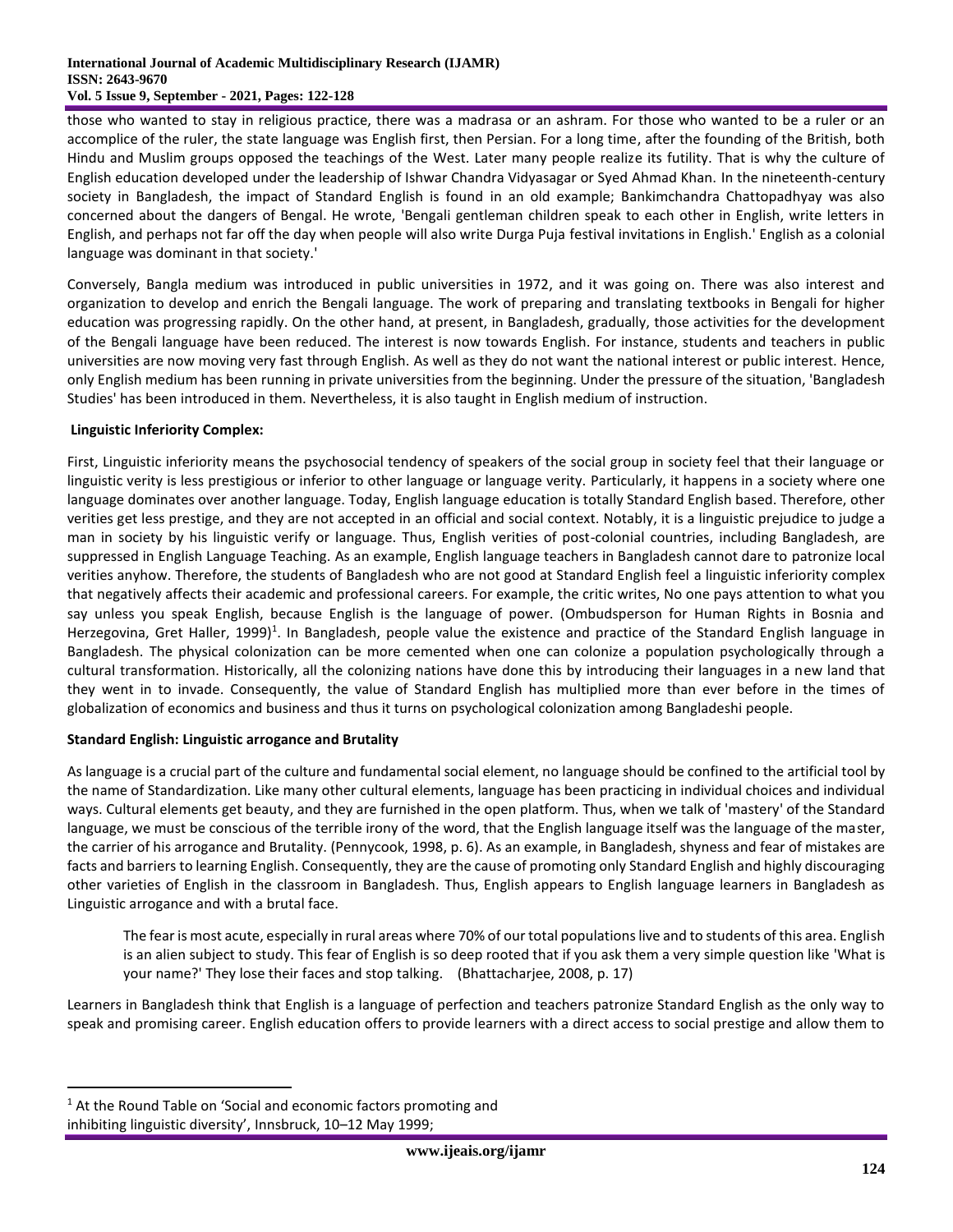enter into the world of richness and supremacy (Soboleva, 2015, p. 89). Therefore, learners cannot dare to talk in English with comfort. English always appears beyond the ownership of Bangladeshi learners.

It is clear that Standard English is just a Linguistic Norm that must be varied from one territory to another. It will be burden and linguistic domination if English countries impose their linguistics territorial norm as Standard English on other territories. At present day, Standard English behaves as Colonial English on non-English countries. It focuses more on linguistic norm rather than mutual intelligibility of peculiar language. Colonizers planted Standard English to expand their linguistic colonialism so that they can rule over the culture of colonized people in great extent.

# **Why non-standard English needs:**

Linguistic human rights are a necessary (but not sufficient) prerequisite for the maintenance of linguistic diversity. Violations of linguistic human rights, especially in education, lead to a reduction of linguistic and cultural diversity on our planet. (SkutnabbKangas, 2000, p. xii). By preserving the non-standard verities existing within society, we can preserve the cultural and linguistic diversity of that dialect and its speakers. Each dialect is present within a different society or social group. The way a person speaks--for some people--is who they are as a person; thus, by keeping these dialects, they can have a sense of who they are and express themselves in their way. As a society, we probably would like to preserve all of these dialects to promote diversity. However, particular dialects are viewed stereotypically by society, and thus people who speak the "correct" dialect look down upon those who do not and treat the speakers of the non-standard dialect as if they are less than equal unintelligent is. Thus by encouraging speakers of a non-standard dialect to switch to the standard dialect, they will be treated fairly and equally.

The norms of the standard language are not distributed equally, that is not everyone performs them equally well and some will know them very little. This leads inevitably to misunderstanding, to sanctions, to stigmatising and so on. But there is also present a good deal of give and take, meaning that members do, in practice, give permanent importance to membership and accept that within membership there will be variation. Variation can then be regarded as acceptable, eccentric, lovable, human or whatever, but somehow tolerable as long as that variation is not used as an excuse for abandoning the norm or for setting up new ones. (Davies, 2003, p. 134)

According to the post-colonial critics, Mimicry is used to portray the ambivalent relationship between colonizers and colonized. (Ashcroft, Griffiths, & Tiffin, Post-colonial Studies The Key Concepts, 2000, p. 124) The term can be used in language teaching in Bangladesh when the colonizers encourage the colonized people to adopt their cultural habits, assumptions, institutions, and values, resulting in a simple reproduction of those traits. In English- Language, education in the Indian Sub-continent, including Bangladesh, results from a 'blurred copy' of the colonizer, not very far from mockery with language. It is the reaction of colonized people to colonizers linguistically in the larger sense. Mimicry of the English language is one of the roots of multiple varieties of English in colonized countries. Mimicry Standard English, therefore, locates a crack in the certainty of colonial dominance, uncertainty in its control of the linguistics behavior of the colonized. The English variety of colonized Bangladesh is like 'almost the same but not white.' This reaction is for ambivalent and multilayered relations between colonizers and colonized people. Different regional non-standard variety is being developed for Mimicry the linguistic colonizers largely.

# **Standard English (SE) and 'My English' (ME):**

After all, for language change to occur it is necessary for people to be different and for each of their grammar is to be different. Equally, it is necessary for individual grammar is to change over time. It is this language variation within and between individuals that allows for and reflects language change. (Davies, 2003, p. 127)

In addition, the word 'Language' is an abstract noun that does not allow any ownership. Hence, there is no ownership of Love, Mercy, honesty, Chemistry, Physics, biology, and many others. Likewise, the English language is like all other abstract elements. Then, every one belongs to every language in his or her way. There are approximately 380 million native speakers of English and more than 700 non-native speakers of English (English Language Guide, 2008) all over the world (Christen, 2008). Therefore, English is not the property of native speakers at present only in a democratic sense too.

As with, in William Shakespeare's The Tempest, Caliban and Prospero's relationship can be seen as a form of colonization. Caliban had once put his faith in Prospero and loved him dearly but once, Prospero arrived at the island and took advantage of Caliban, he enslaved him. Overall, Caliban is a potential character. He would do all the hard work for Prospero and he was given some foods in return. Conversely, Prospero is just like a colonial lord. As can be seen in the second act of The Tempest, Lord Prospero says with pity and hatred, "He is a complete fool, whom I have taught with great difficulty." Caliban protested using that language, even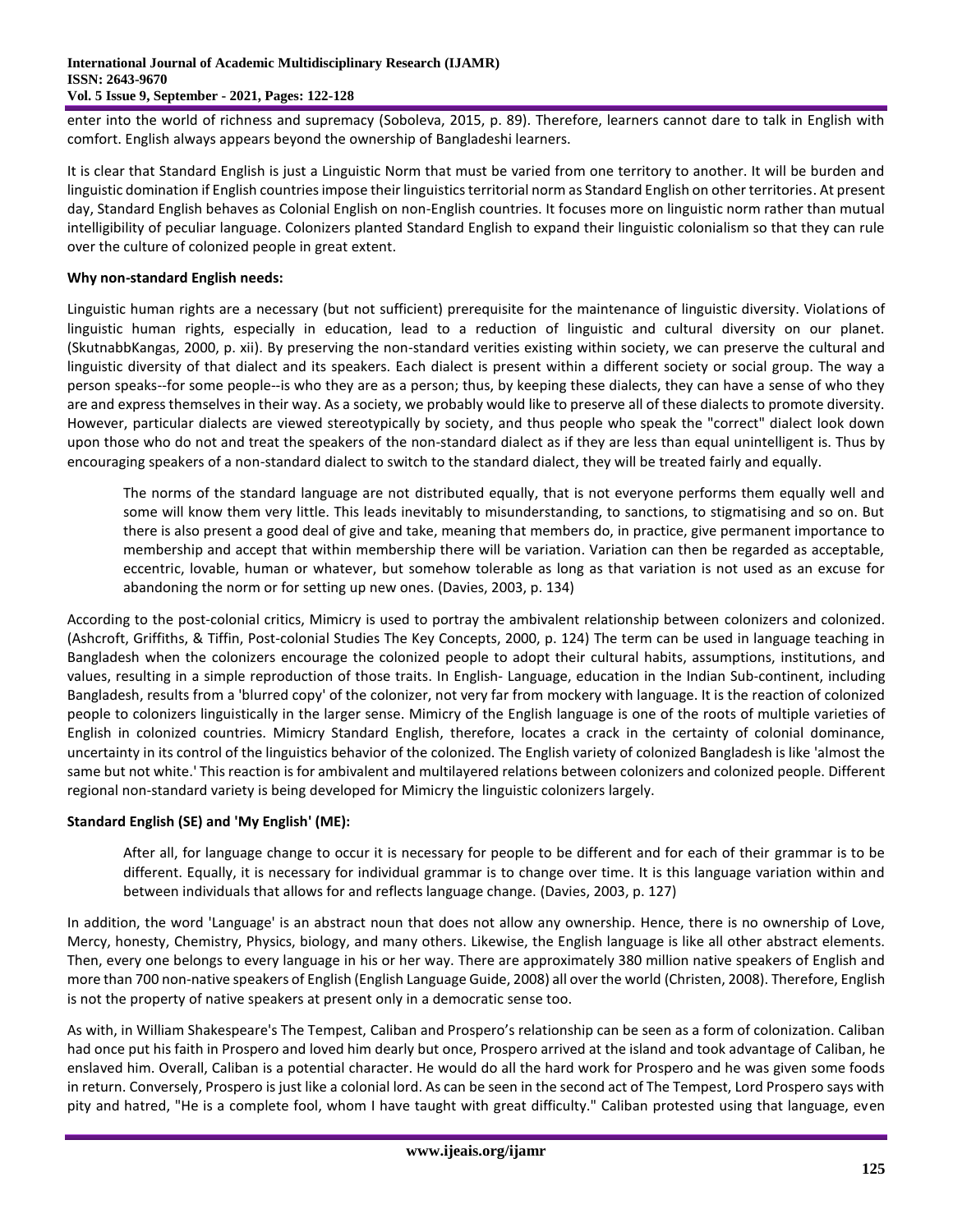#### **International Journal of Academic Multidisciplinary Research (IJAMR) ISSN: 2643-9670 Vol. 5 Issue 9, September - 2021, Pages: 122-128**

though he tolerated the regime in silence. 'You have given language; I will curse you, I will curse you in this language.' In other words, Caliban is protesting a kind of language against Prospero's colonial rule. In the same way, The English gave colonized people or rest of the world an English list of grammars and semantics with great difficulty to praise them in a gurgling voice. Nevertheless, recent African literature, using that English, has done the opposite.

Just as, the research would like to present the term 'My English (ME)' to protest the international domination of Standard English worldwide. 'My English (ME)' promotes the individual rights to speak and construct English with their comforts. To be sure, 'My English (ME)' can be developed on comprehensibility and interpretability within speakers. In addition, the critic claims that it is wise to disentangle these and intelligibility only one of the three dimensions of understanding. The other two are comprehensibility and interpretability. (Kachru & Smith, 2008, p. 61). It can be developed nationally as well as individually. It denotes the absolute rights of an individual over the English language. Hence, it will pave the way to eliminate linguistic slavery from the domination of Standard English (SE). To own a language is to be affirm oneself through it and to adapt it to your own meaning and wishes. (Widdowson, 1994)

For instance, one of the finest examples, Amos Tutuola (20 June 1920 – 8 June 1997), made his debut in 1952 with his novel The Palm-Wine Drinkard. Amos Tutuola took the English language, grammar, and expression to the soil of Africa by pointing the finger at the conventional grammar of the English language. Although acclaimed in England and the United States, his 'broken English' and primitive style of English were widely condemned in motherland Nigeria. Many believe that there is a stereotype of an uneducated, wild and uncultured African in Tutuola's English. Nevertheless, those who believe in post-colonial theory are different. In this different English, they see protests against the colonial power. Taban and Liang are one of them. He said: *Is he ungrammatical? Yes. But James Joyce is more ungrammatical than Tutuola — Let Tutuola writes 'no grammar' and the hyenas and jackals whine and growl.* This search story, based on Yoruba folklore, was later written in Yoruba English or Pidgin English. The novel is controversial, but it has been translated into more than a dozen languages as one of the essential texts in the African literary canon. Research on World Englishes recognizes multiple Englishes in their own right, providing new meaning and vocabulary to describe Englishes that have been marginalized (Kubota, 2015, p. 23).

Even so, In Bangladesh, English is a compulsory subject at primary, secondary and higher secondary levels, but learners cannot achieve communicative competence because of the barrier of so-called Standard English. If only Standard English is accepted in English language teaching in Bangladesh, it will be a barrier and considered cultural domination to Lingua Franca. Accordingly, the spirit of global communication competence will be destroyed by it.

Besides, the paper claims that Speaking Standard English in our everyday life is not an indication of wealth, education, nor social standing. Those sales clerks at the upscale store can speak the dialect that they know. There is no reason to speak in Standard English, especially if their customers can understand him, regardless of whether or not they speak Standard English. If they look down on them for it, it can be social prejudice. They use non-standard English because they are comfortable with it- just as a man can use Standard English when writing things like these. After all, he is comfortable with it, but others have the right not to speak in Standard English.

Moreover, the Standardization of a language is always artificial. Therefore, every nation needs its language to be written in newspapers and spoken in TV news. Conversely, a standard language is not supposed to replace the local variants. People should speak the language they can use and produce; nonetheless, the standard language is a linguistic and cultural domination tool. Different countries have made different decisions in Standardization. Such as, the standard Italian language is based on the Tuscan dialect. That is why we do not see it necessary to speak standard Italian when one is non-Tuscan if the situation does not require it. Additionally, written Finnish is a mixture of dialects and thus, it is no one's native language. Again, it would be non-natural to speak standard Finnish as an everyday language.

Equally important, Standard English is a linguistics imposition by the native speakers on the rest of the speakers worldwide. For instance, phonetics and phonology are biological productions closely related to the physical organ, not similar in all people worldwide. Hence, all do not easily articulate reception and perception of a native-like sound. This deviation is primarily biological and draws the map of the local linguistic variety of English. Differently, it will make a phonological variation region to region, even individual to individual. Similarly, in the English speakers and learners in Bangladesh, it is found that the sounds that have been found deviated from standard Received Pronunciation are summed up in the following sequence. (Hoque, 2010, p. 217).

- a) An English short vowel becomes a long one
- b) Some diphthongs become monopthongs or lengthened monopthongs
- c) Some labio-dental fricatives become bilabial plosive or bilabial aspirated plosive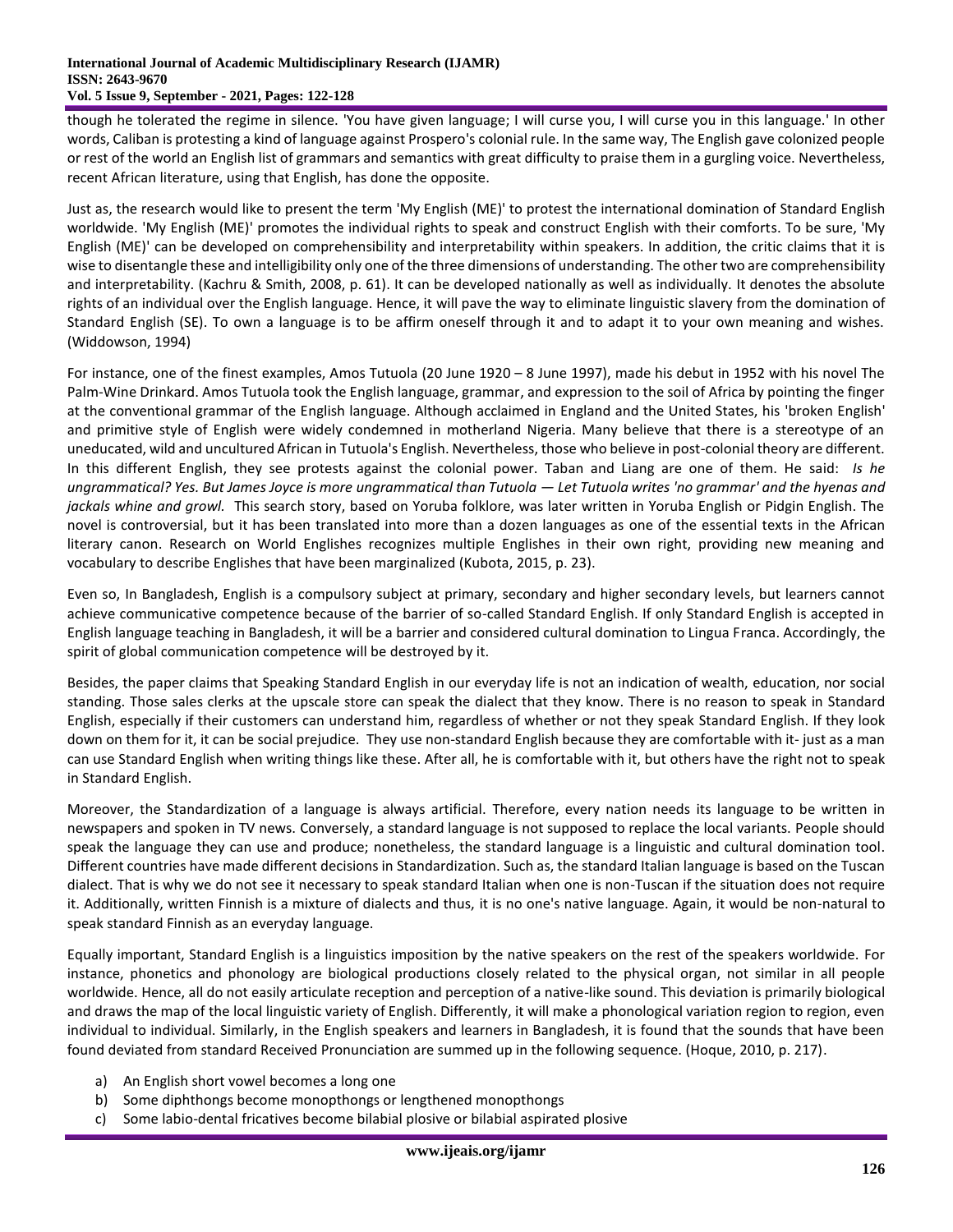- d) An alveolar fricative becomes a palato-alveolar fricative
- e) A voiced palatal plosive becomes a voiced palatal-alveolar affricate or vice versa
- f) A dental fricative becomes a dental plosive
- g) An alveolar plosive becomes an alveo-retroflex plosive

Linguistic human rights promote accepting all linguistic deviation physically, socially, culturally as well as individually. Following the stream of Global Englishes, Bangladesh is very little sense emerging to the local verity of English in limited spaces. For instance, English in Bangladeshi print and electronic is an emerging English variety in world Englishes territory. This new localized variety exists in Bangladeshi print and electronic media. People in Bangladeshi copy the localized English used in Bangladeshi print and electronic media. The reservoir of Bangladeshi English may be small, but the new variety of English emerging here is completely Bangladeshi English. It is hoped that a next research will define English language variety existing and used by Bangladeshi people in a broader context. (Hossain, Hasan, & Meraj, 2015, p. 913)

## **Conclusion**:

To wind up, the present day is the period of capitalism. As with, we understand very well that the owner of capital wants to make language a product like everything else. Like many other languages of the world, the condition of the Bangladeshi Variety of English language cannot be grown well today due to the influence of language imperialists by the name of Standard English (SE). It is high time to develop English language textbooks with the Bangladeshi Variety of Bangladesh. Equally important, ELT teachers should patronize all varieties of English in classroom practice.

## References

Ashcroft, B., Griffiths, G., & Tiffin, H. (1889). *The Empire Writes Back.* London: Routledge.

Ashcroft, B., Griffiths, G., & Tiffin, H. (2000). *Post-colonial Studies The Key Concepts.* London and New York : Routledge .

- Bauer, L. (2002). *An Introduction to International Varieties of English .* Edinburgh : Edinburgh University Press.
- Bhattacharjee, N. (2008). Developing Speaking Skill at Secondary and Higher Secondary Levels: Problems and Few Recommendations. *Stamford Journal of English , vol.4*, pp.15-29. doi:https://doi.org/10.3329/sje.v4i0.13487
- Christen, S. (2008). *Native or Non-native speakers. Who are the better English teachers?* Retrieved from GRIN Verlag: https://www.grin.com/document/140542
- Davies, A. (2003). *The Native Speaker: Myth and Reality.* Great Britain: Multilingual Matters Ltd.
- Hickey, R. (n.d.). *Standard English and Standars of English .*
- Hoque, M. A. (2010, Dec). The Influence of the Local Varieties on the Sound Patterns of English: A Case Study of Bangladeshi Tertiary Students. *IIUC Studies, vol.7*, pp. 197-220.
- Hossain, M. M., Hasan, M., & Meraj, A. A. (2015). Redefining Bangladeshi Variety of English: Print and Electronic Media Perspective. *International Journal of Advanced Research*, pp.1280-1286.
- Kachru, B. B. (2005). *Asian Englishes Beyond The Canon.* Hong Kong: Hong Kong University Press.
- Kachru, Y., & Smith, L. E. (2008). *Cultures, Contexts,And World Englishes.* New York,: Routledge.
- Kubota, R. (2015). *Unequal Englishes - The Politics of Englishes Today.* UK: PALGRAVE MACMILLAN.
- Pennycook, A. (1998). *English And The Discourses Of Colonialism.* London and New York.
- Pennycook, A. (1998). *English And The Discourses Of Colonialism.* London and New York: Routledge.
- Phillipson, R. (2009). *Linguistic Imperialism Continued.* New Delhi: Orient Blackswan Private Limited.
- SkutnabbKangas, T. (2000). *Linguistic Genocide in Education—Or Worldwide Diversity and Human Rights?* ISBN 0805834672: Lawrence Erlbaum Associates.